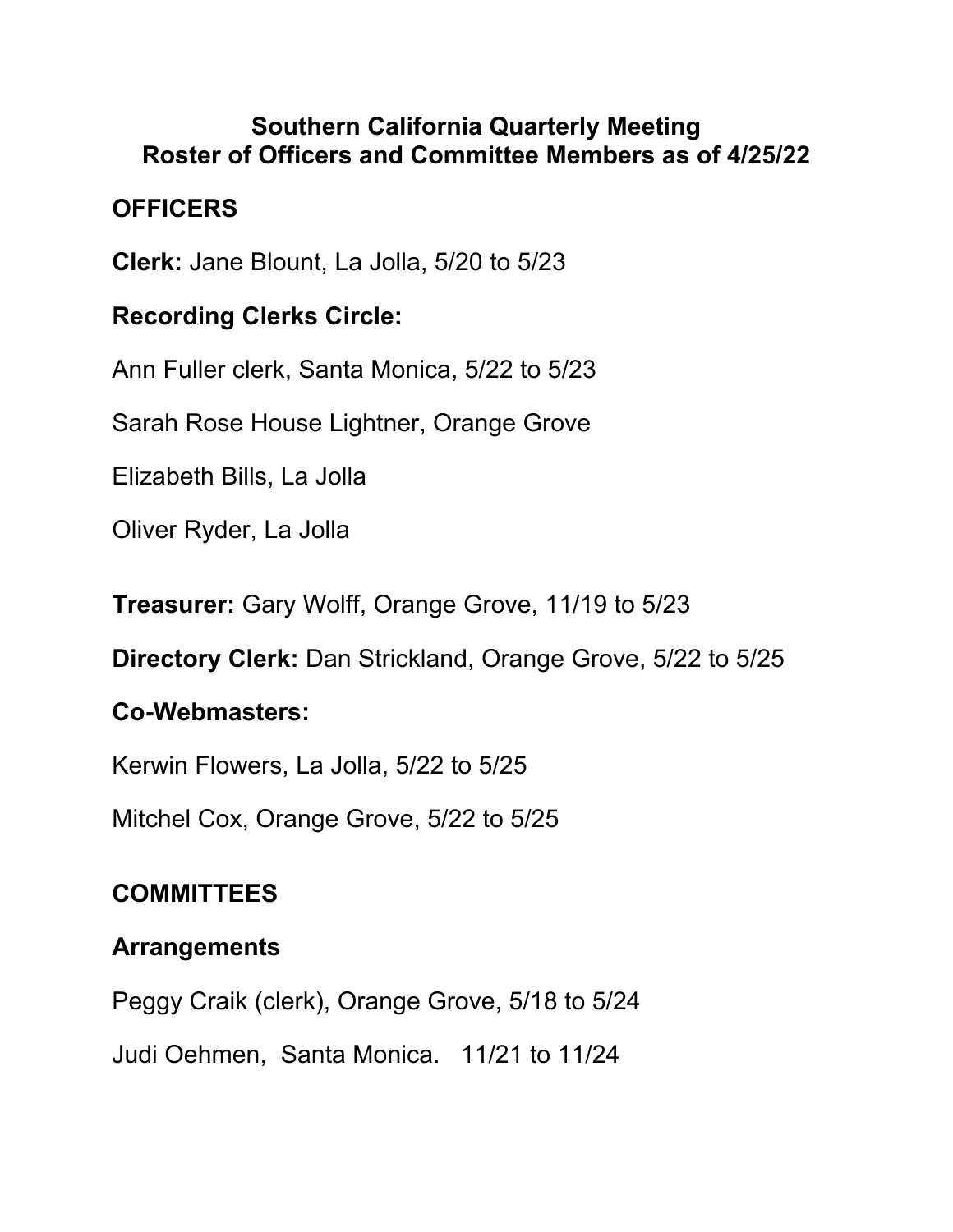Gail Thomas, Santa Monica 5/22 to 5/25

#### **Children's Program Committee**

Robin Durant, Orange Grove, 5/20 to 5/23 Louise Sherikar, (convenor) Orange County, 11/20 to 11/23

#### **Finance Committee**

Rebecca Searl (clerk), Santa Monica, 5/20 to 5/23 Bill Brock, San Diego, 5/21 to 5/24 Kip McBane, La Jolla, 5/21 to 5/23 Dan Strickland, Orange Grove, 11/21 to 11/24 Gary Wolff (ex officio)

## **Ministry and Counsel committee**

Stan Searl, Santa Monica, 5/17 to 5/23 Elva Carter, Inland Valley, 5/18 to 5/24 Cate Wilson, Orange Grove, 5/21 to 5/24 Will Barclay, Inland Valley, 5/21 to 5/24 Robin Durant (clerk), Orange Grove, 5/20 to 5/23 Jack Leshefka, La Jolla, 5/20 to 5/23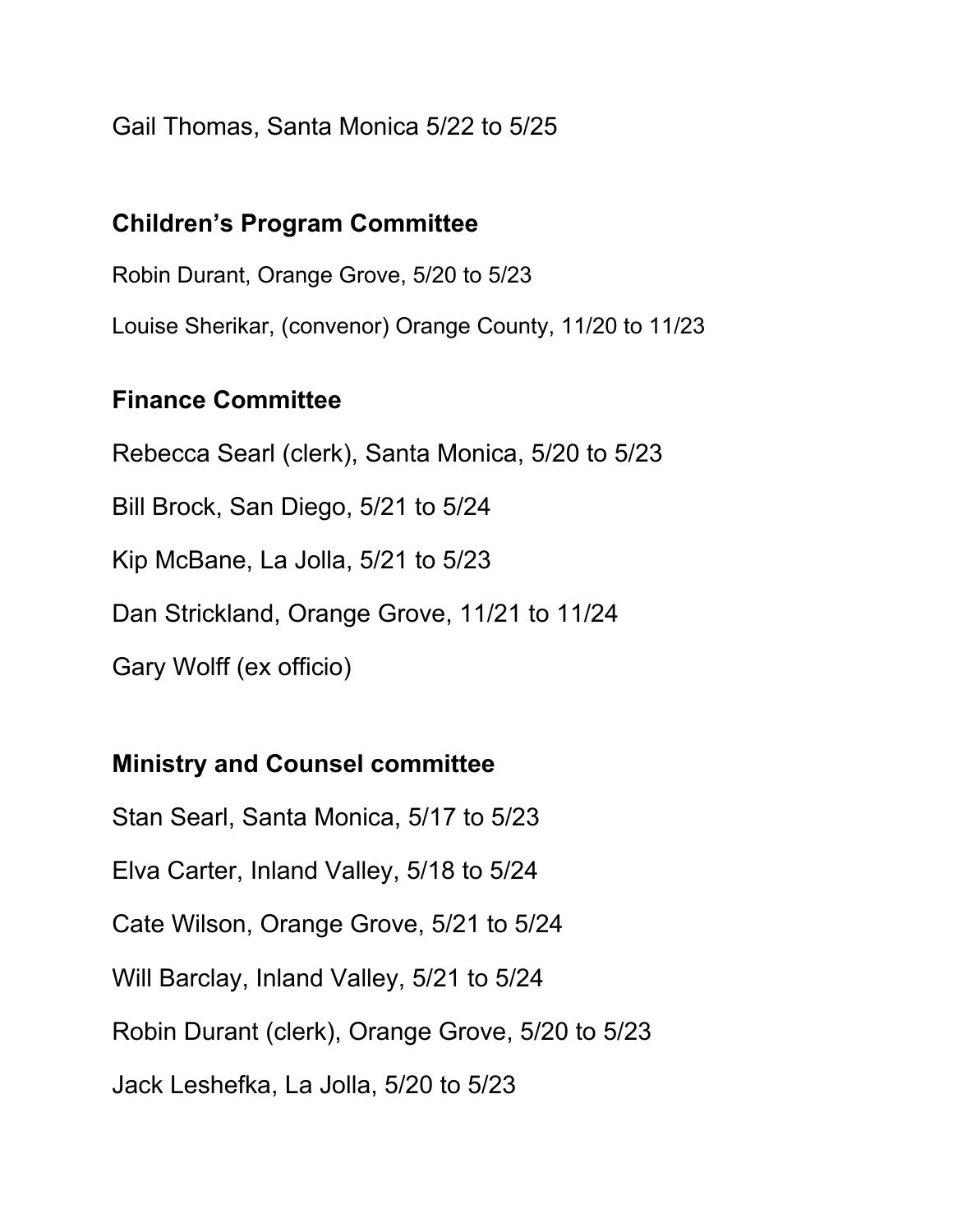Henry Yang, Santa Monica, 11/20 to 11/23 Stephen Pope, Santa Barbara, 5/22 to 5/25

#### **Peace & Social Concerns Committee**

Lawrence Alderson (co-clerk) Orange County, 5/22 to 5/25

Susana Cervantes (co-clerk) La Jolla, 5/22 to 5/25

# **Retreats Committee**

Pat Wolff (clerk), Orange Grove, 5/14 to 5/23

## **Representatives to Pacific Ackworth Foundation**

Gary Wolff, Orange Grove

Kip McBane, La Jolla

Michelle White, Orange Grove

Ron Theders, Claremont

## **Representatives to Pacific Ackworth Friends School**

Jan Tappan, Orange Grove

Peggy Spear, Claremont

**Registrar:** Lawrence Alderson, Orange County, 5/19 to 5/25